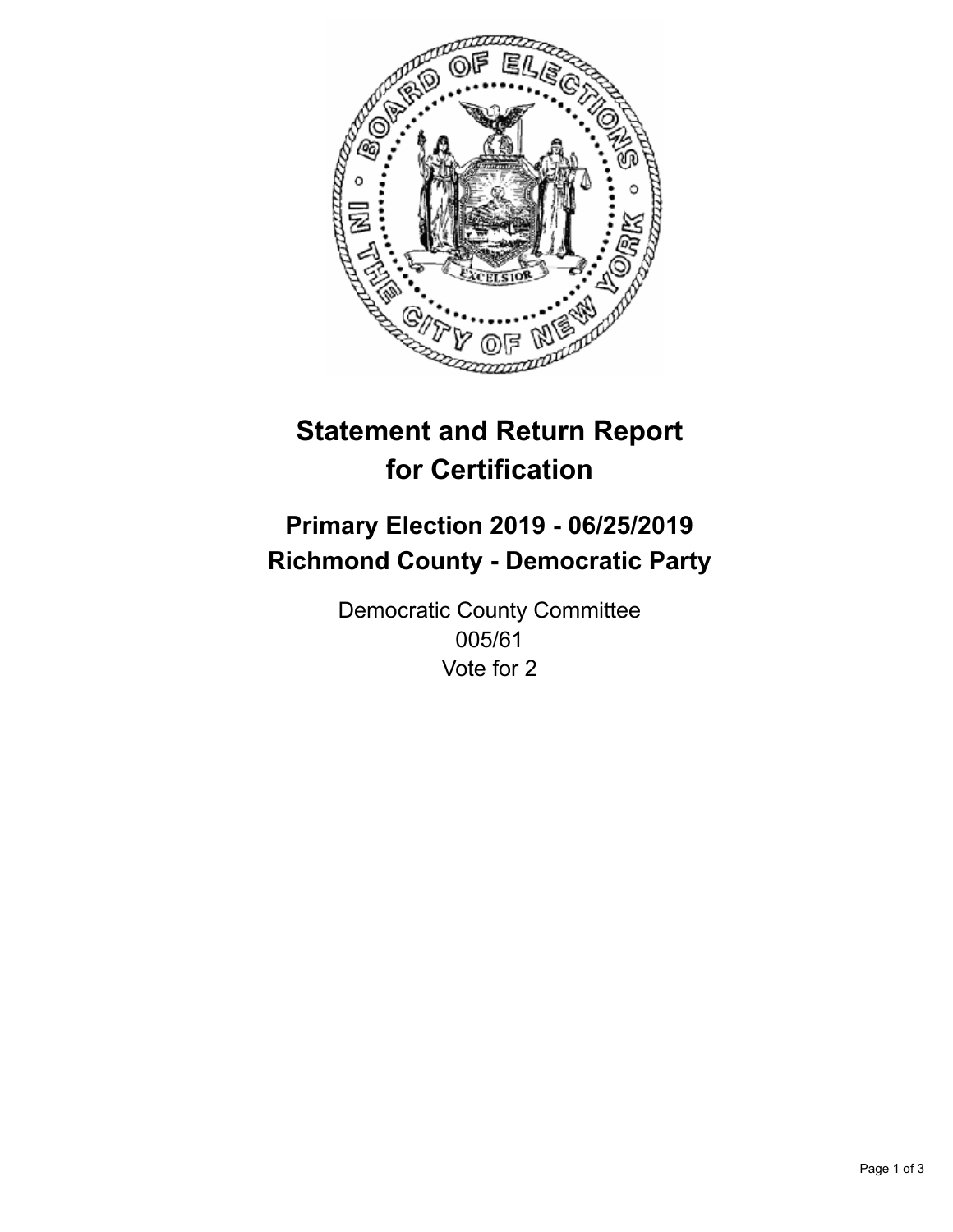

## **Assembly District 61**

| <b>PUBLIC COUNTER</b>                                    | 36             |
|----------------------------------------------------------|----------------|
| <b>MANUALLY COUNTED EMERGENCY</b>                        | 0              |
| ABSENTEE / MILITARY                                      | 2              |
| AFFIDAVIT                                                | 0              |
| <b>Total Ballots</b>                                     | 38             |
| Less - Inapplicable Federal/Special Presidential Ballots | 0              |
| <b>Total Applicable Ballots</b>                          | 38             |
| CHERYL CELESTE HOLMES-BUTE                               | 11             |
| <b>VINURI RANAWEERA</b>                                  | 4              |
| <b>OLUSOJI OLUWOLE</b>                                   | 23             |
| ANN MARIE SELZER                                         | 31             |
| UNATTRIBUTABLE WRITE-IN (WRITE-IN)                       | $\overline{2}$ |
| <b>Total Votes</b>                                       | 71             |
| Unrecorded                                               | 5              |